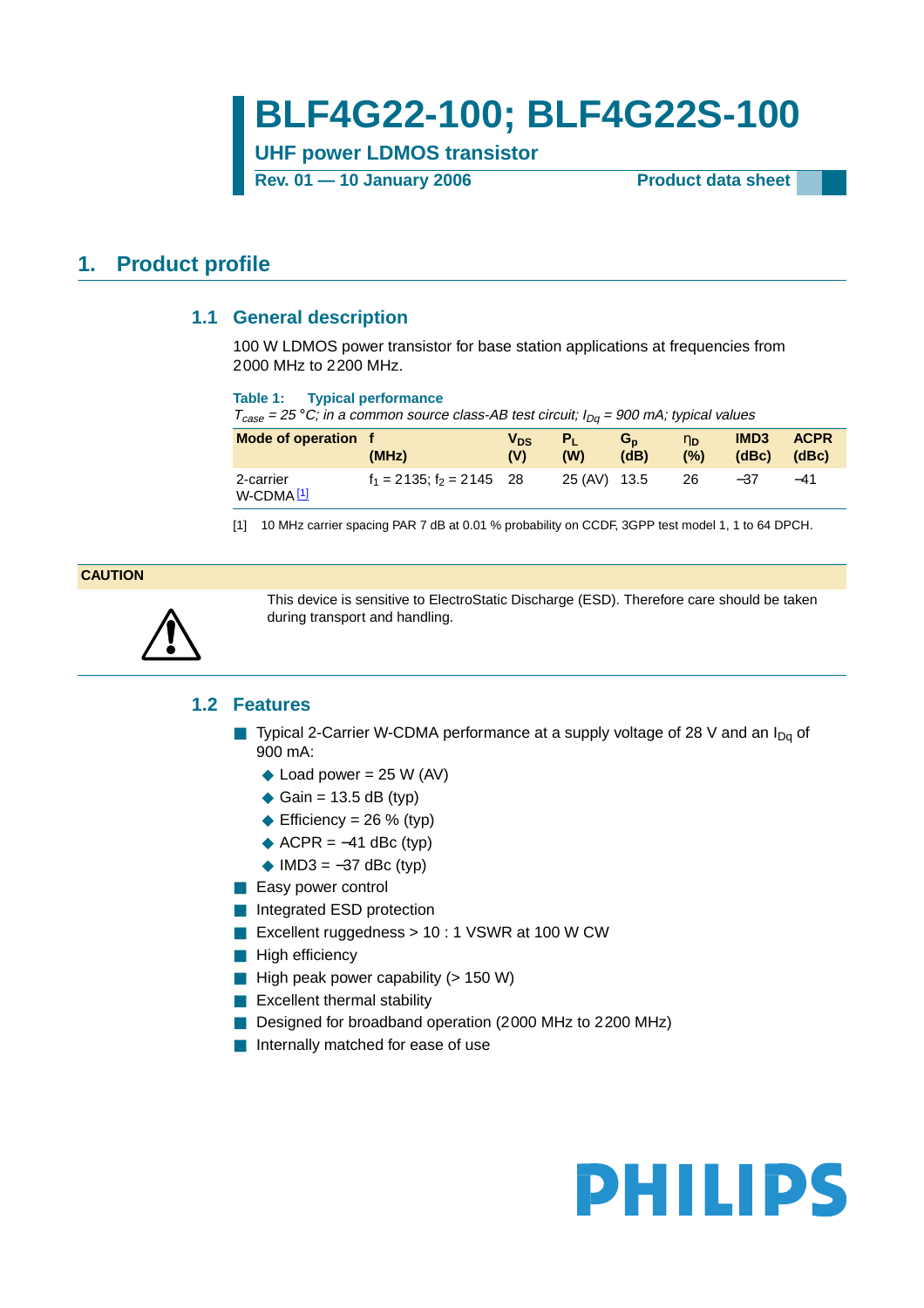### **1.3 Applications**

■ RF power amplifiers for W-CDMA base stations and multicarrier applications in the 2000 MHz to 2200 MHz frequency range.

## <span id="page-1-2"></span><span id="page-1-1"></span>**2. Pinning information**

| Pin | <b>Description</b>           | <b>Simplified outline</b><br><b>Symbol</b> |
|-----|------------------------------|--------------------------------------------|
|     | <b>BLF4G22-100 (SOT502A)</b> |                                            |
| 1   | drain                        |                                            |
| 2   | gate                         |                                            |
| 3   | source                       | $^-$ 3<br>$[1]$<br>2                       |
|     |                              | 3<br>sym039                                |
|     | BLF4G22S-100 (SOT502B)       |                                            |
| 1   | drain                        |                                            |
| 2   | gate                         | 3                                          |
| 3   | source                       | $\boxed{1}$<br>2                           |
|     |                              | 3<br>sym039                                |

## <span id="page-1-3"></span>**3. Ordering information**

<span id="page-1-0"></span>

| <b>Ordering information</b><br>Table 3: |                          |                                                              |                |  |
|-----------------------------------------|--------------------------|--------------------------------------------------------------|----------------|--|
| <b>Type number</b><br>Package           |                          |                                                              |                |  |
|                                         | <b>Name</b>              | <b>Description</b>                                           | <b>Version</b> |  |
| BLF4G22-100                             | $\overline{\phantom{0}}$ | flanged LDMOST ceramic package; 2 mounting<br>holes: 2 leads | SOT502A        |  |
| BLF4G22S-100                            | $\overline{\phantom{a}}$ | earless flanged LDMOST ceramic package; 2 leads              | SOT502B        |  |

## <span id="page-1-4"></span>**4. Limiting values**

### **Table 4: Limiting values**

In accordance with the Absolute Maximum Rating System (IEC 60134).

| <b>Symbol</b>              | <b>Parameter</b>     | <b>Conditions</b> | Min                      | <b>Max</b> | Unit |
|----------------------------|----------------------|-------------------|--------------------------|------------|------|
| Vps                        | drain-source voltage |                   | $\overline{\phantom{0}}$ | 65         | V    |
| V <sub>GS</sub>            | gate-source voltage  |                   | $-0.5$                   | $+15$      | V    |
| ID                         | drain current        |                   | $\overline{\phantom{0}}$ | 12         | А    |
| ${\mathsf T}_{\text{stg}}$ | storage temperature  |                   | $-65$                    | $+150$     | °C   |
|                            | junction temperature |                   | -                        | 200        | °C   |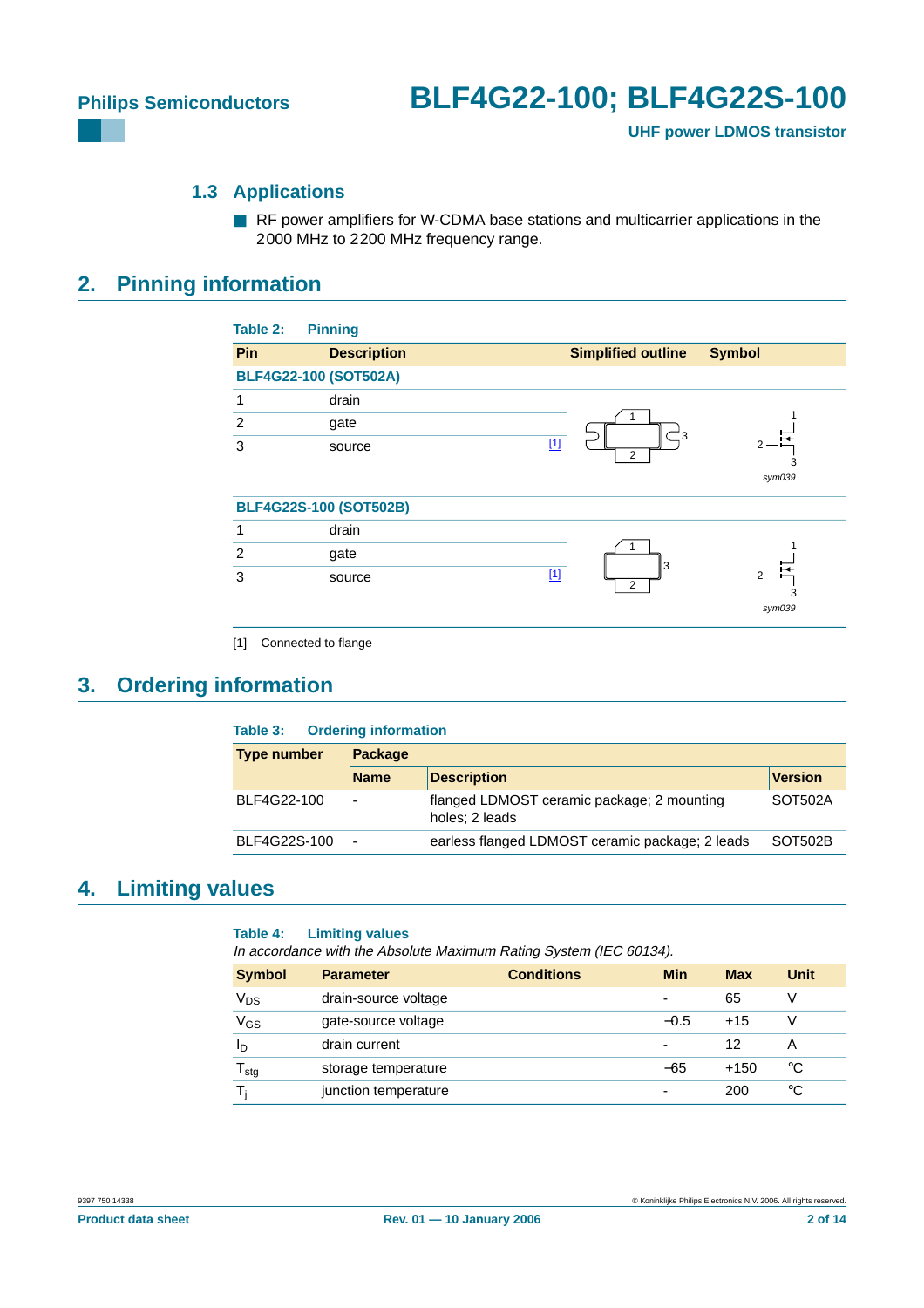**UHF power LDMOS transistor**

### <span id="page-2-0"></span>**5. Thermal characteristics**

| Table 5:         | <b>Thermal characteristics</b>              |                                                                           |            |            |             |             |
|------------------|---------------------------------------------|---------------------------------------------------------------------------|------------|------------|-------------|-------------|
| <b>Symbol</b>    | <b>Parameter</b>                            | <b>Conditions</b>                                                         | <b>Min</b> | <b>Tvp</b> | <b>Max</b>  | <b>Unit</b> |
| $R_{th(i-case)}$ | thermal resistance from<br>junction to case | $T_{\text{case}} = 80 \text{ °C}$ ;<br>$P_1 = 25 W$ :<br>2-carrier W-CDMA | $\sim$     |            | $0.76$ 0.85 | K/W         |

### <span id="page-2-1"></span>**6. Characteristics**

### **Table 6: Characteristics**

 $T_i = 25$  °C unless otherwise specified.

|                         | ------- ---------                |                                                 |                          |                              |     |      |
|-------------------------|----------------------------------|-------------------------------------------------|--------------------------|------------------------------|-----|------|
| <b>Symbol</b>           | <b>Parameter</b>                 | <b>Conditions</b>                               | <b>Min</b>               | <b>Typ</b>                   | Max | Unit |
| $V_{(BR)DSS}$           | drain-source breakdown voltage   | $V_{GS} = 0$ V; $I_D = 0.9$ mA                  | 65                       | $\qquad \qquad \blacksquare$ | ٠   | V    |
| $V_{GS(th)}$            | gate-source threshold voltage    | $V_{DS}$ = 10 V; $I_D$ = 180 mA                 | 2.5                      | 3.1                          | 3.5 | V    |
| $V_{GSq}$               | gate-source quiescent voltage    | $V_{DS}$ = 28 V; $I_D$ = 900 mA                 | 2.7                      | 3.2                          | 3.7 | V    |
| <b>I</b> <sub>DSS</sub> | drain leakage current            | $V_{GS} = 0 V$ ; $V_{DS} = 28 V$                | $\blacksquare$           | $\overline{\phantom{a}}$     | 3   | μA   |
| $I_{DSX}$               | drain cut-off current            | $V_{GS} = V_{GS(th)} + 6 V;$<br>$V_{DS}$ = 10 V | 27                       | 30                           | -   | A    |
| I <sub>GSS</sub>        | gate leakage current             | $V_{GS}$ = 15 V; $V_{DS}$ = 0 V                 |                          | $\overline{\phantom{a}}$     | 300 | nA   |
| $g_{fs}$                | transfer conductance             | $V_{DS}$ = 10 V; $I_D$ = 10 A                   | $\overline{\phantom{a}}$ | 9.0                          | ٠   | S    |
| $R_{DS(on)}$            | drain-source on-state resistance | $V_{GS} = V_{GS(th)} + 6 V;$<br>$I_D = 6 A$     | $\overline{\phantom{a}}$ | 0.09                         | ÷,  | Ω    |
| $C_{rs}$                | feedback capacitance             | $V_{GS} = 0$ V; $V_{DS} = 28$ V;<br>$f = 1$ MHz |                          | 2.5                          | ۰   | рF   |

## <span id="page-2-2"></span>**7. Application information**

### **Table 7: Application information**

Mode of operation: 2-Carrier W-CDMA, PAR 7 dB at 0.01 % probability on CCDF, 3GPP test model 1, 1-64 DPCH,  $f_1 = 2112.5$  MHz,  $f_2 = 2122.5$  MHz,  $f_3 = 2157.5$  MHz,  $f_4 = 2167.5$  MHz.

| <b>Symbol</b>    | <b>Parameter</b>                                          | <b>Conditions</b>  | <b>Min</b> | <b>Typ</b> | <b>Max</b>               | Unit |
|------------------|-----------------------------------------------------------|--------------------|------------|------------|--------------------------|------|
| $G_p$            | power gain                                                | $P_{L(AV)} = 25 W$ | 12.5       | 13.5       | $\sim$                   | dВ   |
| <b>IRL</b>       | input return loss                                         | $P_{L(AV)} = 25 W$ | 9          | 15         | $\overline{\phantom{a}}$ | dB   |
| ηD               | drain efficiency                                          | $P_{L(AV)} = 25 W$ | 24         | 26         | $\overline{\phantom{a}}$ | $\%$ |
| IMD <sub>3</sub> | third order intermodulation distortion $P_{L(AV)} = 25$ W |                    | ۰          | $-37$      | $-35$                    | dBc  |
| <b>ACPR</b>      | adjacent channel power ratio                              | $P_{L(AV)} = 25 W$ |            | $-41$      | $-39$                    | dBc  |

### <span id="page-2-3"></span>**7.1 Ruggedness in class-AB operation**

The BLF4G22-100/BLF4G22S-100 are capable of withstanding a load mismatch corresponding to VSWR > 10 : 1 through all phases under the following conditions:  $V_{DS}$  = 28 V;  $I_{Dq}$  = 900 mA; P<sub>L</sub> = 100 W (CW).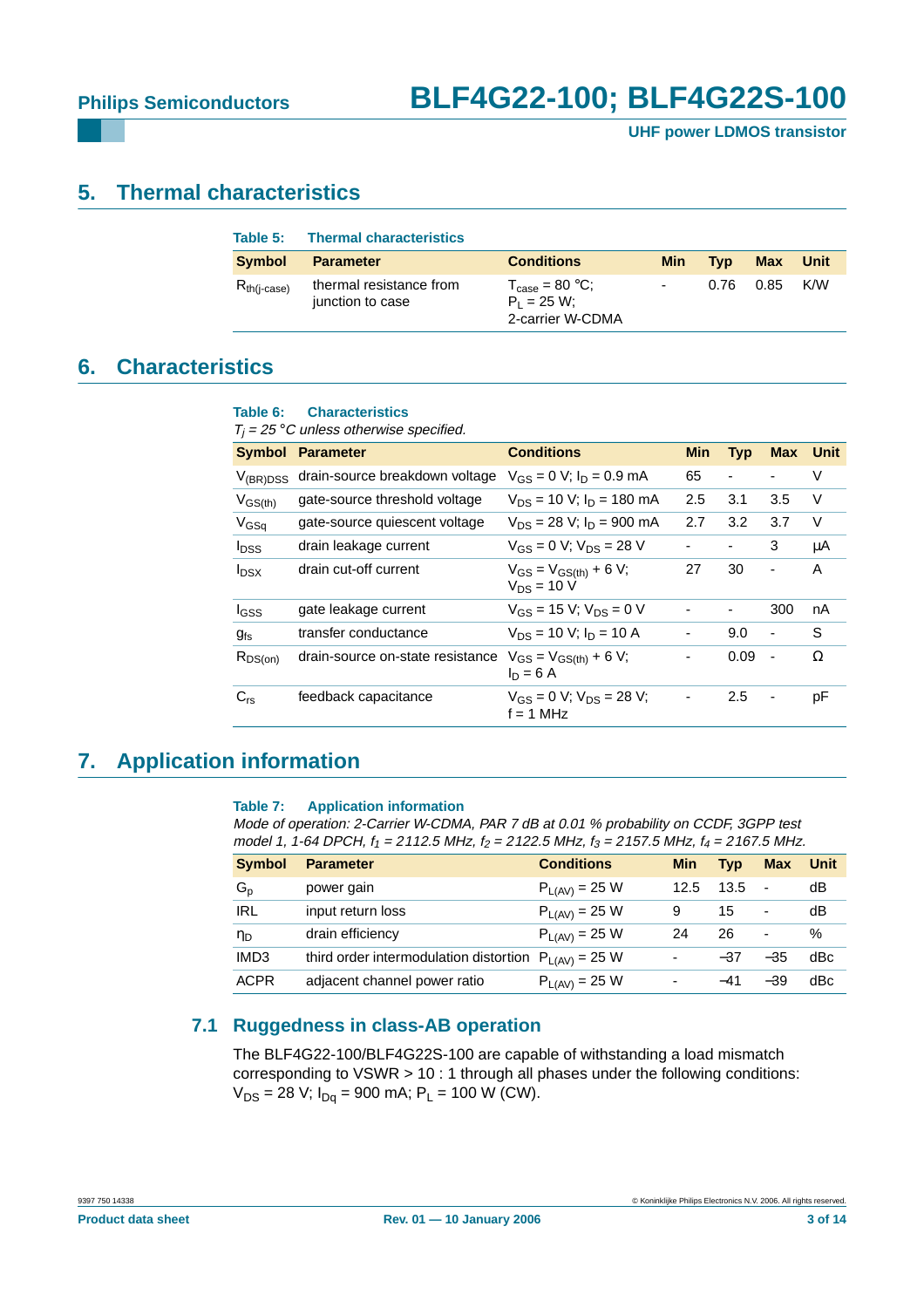### **UHF power LDMOS transistor**



#### **Table 8: Typical impedance values**  $V_{DS} = 28 V; I_{Dg} = 900 \text{ mA}; P_L = 25 W (AV); T_{csc} = 25 \degree C.$

| $V_{DS}$ = 20 $V$ , $I_{DG}$ = 000 $I_{UV}$ , $I_{L}$ = 20 $V_{V}$ (1V), $I_{Case}$ = 20 0. |              |              |  |  |  |
|---------------------------------------------------------------------------------------------|--------------|--------------|--|--|--|
| <b>Frequency</b>                                                                            | $Z_{\rm S}$  | $Z_{L}$      |  |  |  |
| (MHz)                                                                                       | $(\Omega)$   | $(\Omega)$   |  |  |  |
| 2110                                                                                        | $2.2 + j4.8$ | $1.5 - 12.6$ |  |  |  |
| 2140                                                                                        | $2.2 + j4.6$ | $1.5 - 12.4$ |  |  |  |
| 2170                                                                                        | $2.2 + j4.5$ | $1.4 - 12.2$ |  |  |  |

### **Table 9: RF gain grouping**

| Code <sub>[1]</sub> | Gain (dB) <sup>[2]</sup> |            |  |  |  |
|---------------------|--------------------------|------------|--|--|--|
|                     | <b>Min</b>               | <b>Max</b> |  |  |  |
| A                   | 12.5                     | 13.0       |  |  |  |
| B                   | 13.0                     | 13.5       |  |  |  |
| C                   | 13.5                     | 14.0       |  |  |  |
| D                   | 14.0                     | 14.5       |  |  |  |
| E                   | 14.5                     | ٠          |  |  |  |

<span id="page-3-0"></span>[1] 0.2 dB overlap is allowed for measurement reproducibility.

<span id="page-3-1"></span>[2] For 2-carrier W-CDMA at  $f_1 = 2157$  MHz,  $f_2 = 2167.5$  MHz.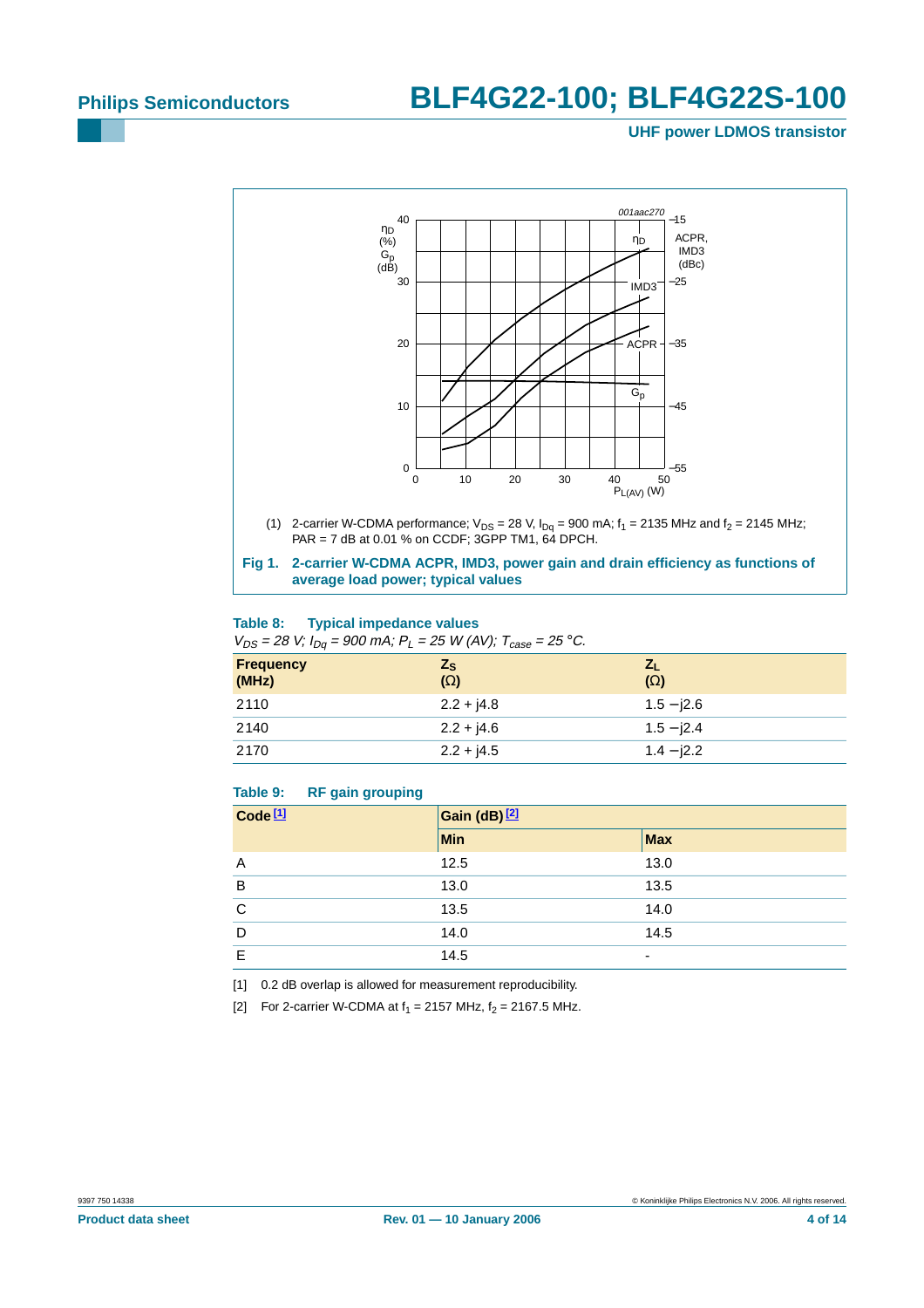### **UHF power LDMOS transistor**

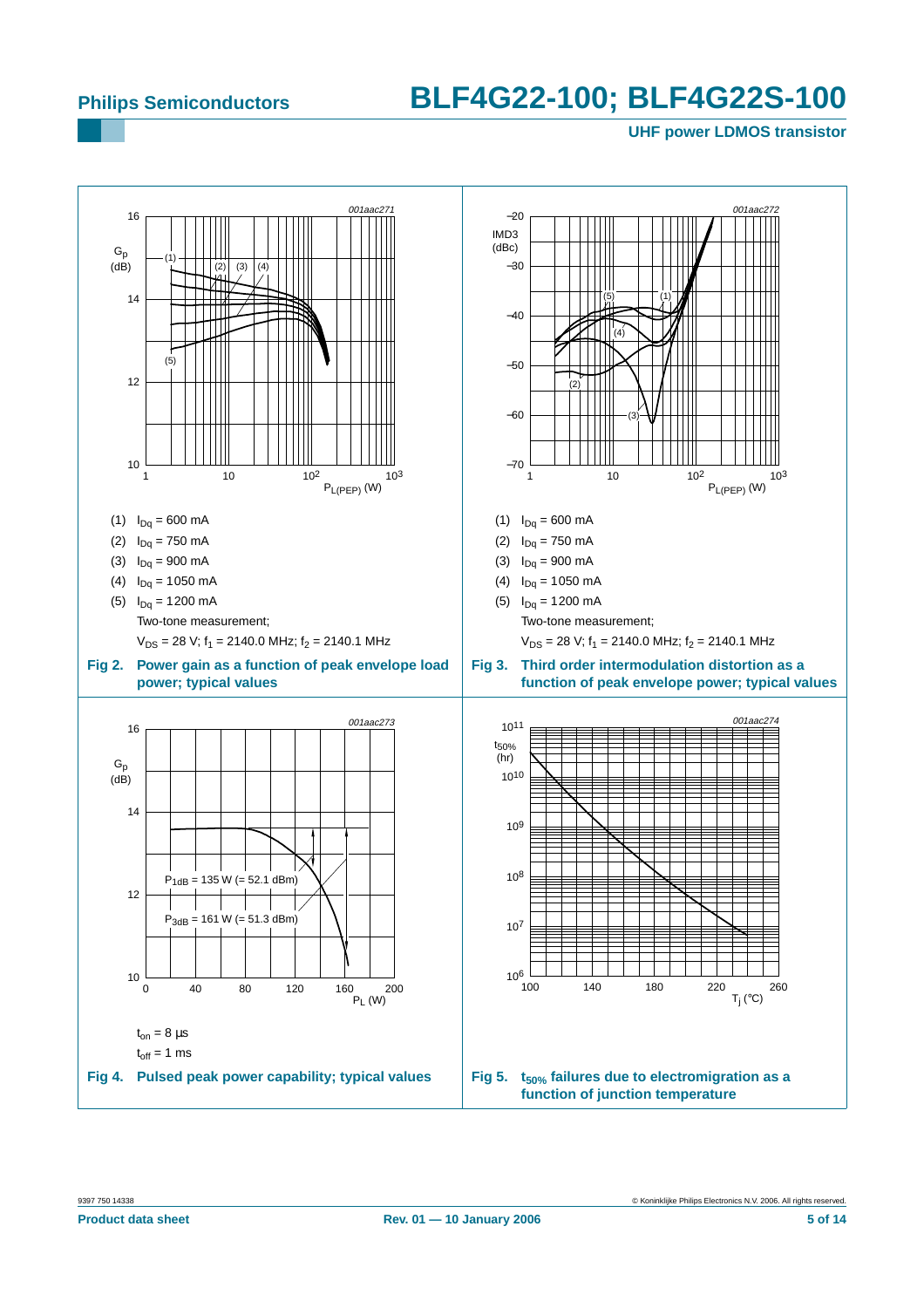Philips Semiconductors **Philips Semiconductors**

**BLF4G22-100; BLF4G22S-100** BLF4G22-100; **BLF4G22S-100** 

<span id="page-5-0"></span>UHF power LDMOS transistor **UHF power LDMOS transistor**

# <u>o</u> **8. Test information Test information**



**Product data sheet** 

<span id="page-5-1"></span>**Product data sheet Rev. 01 — 10 January 2006 6 of 14**  $\sigma$  **2007 6 of 14** Rev. 01 - 10 January 2006

6 of 14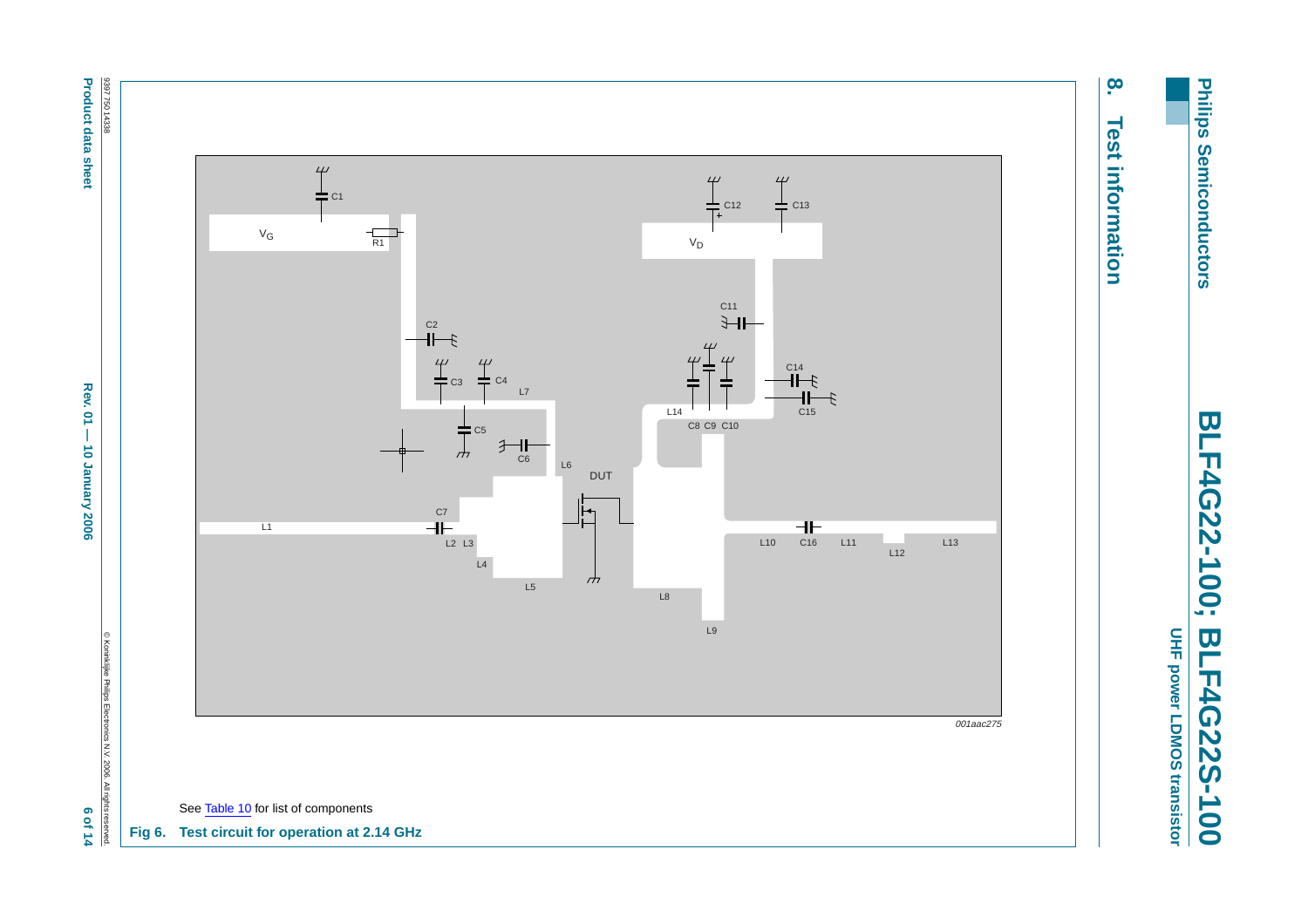8397 750 14338 **Product data sheet Product data sheet Rev. 01**  $-$  **0.006**  $-$  **10 January 20, 2006**  $-$  **10 January 2006**  $-$  **10**  $-$  **10 January 2006**  $-$  **10 January 2006**  $-$  **10 January 2006**  $-$  **10 January 2006**  $-$  **10 January 2006**  $-$  **10 January 2006**  $-$ 9397 750 14338

 $Rew.01 -$ 

10 January 2006

© Koninklijke Philips Electronics N.V. 2006. All rights reserved.

7 of 14

© Koninklijke Philips Electronics N.V. 2006. All rights



[Table](#page-7-0) 10 for list of components.

**Fig 7. Component layout for 2.14 GHz test circuit**

<u>le</u>

F4G22-100;

L12

 $\bigcirc$ 

L13

 $\bigcirc$ 

 $\bigcirc$ 

 $\bigcirc$ 

<span id="page-6-0"></span>001aac276

**BLF4G22-100; BLF4G22S-100 BLF4G22S-100**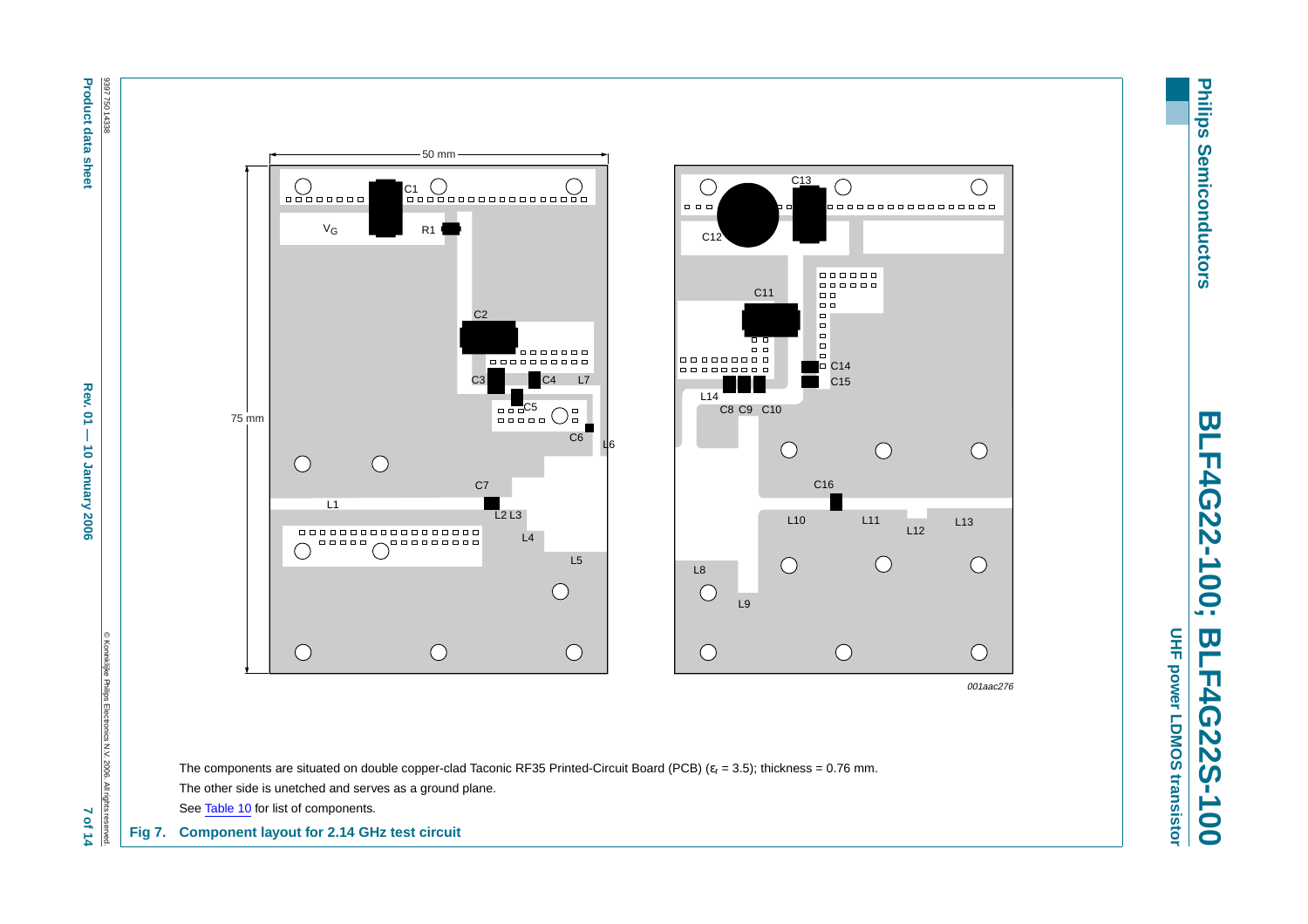<span id="page-7-0"></span>**UHF power LDMOS transistor**

| Table 10:                       | List of components (see Figure 6 and Figure 7) |                                        |                                        |
|---------------------------------|------------------------------------------------|----------------------------------------|----------------------------------------|
| <b>Component</b>                | <b>Description</b>                             | <b>Value</b>                           | <b>Dimensions</b>                      |
| C1, C2, C11                     | tantalum capacitor                             | 10 µF; 35 V                            |                                        |
| C <sub>3</sub>                  | multilayer ceramic chip capacitor              | 4.7 µF; 25 V                           |                                        |
| C4, C10                         | multilayer ceramic chip capacitor              | $11$ 8.2 pF                            |                                        |
| C5, C8, C14,<br>C <sub>15</sub> | multilayer ceramic chip capacitor              | $1.5 \,\mu F$ ; 50 V                   |                                        |
| C <sub>6</sub>                  | multilayer ceramic chip capacitor              | $\frac{[2]}{[2]}$ 0.6 pF               |                                        |
| C7                              | multilayer ceramic chip capacitor              | $11$ 4.7 pF                            |                                        |
| C <sub>9</sub>                  | multilayer ceramic chip capacitor              | 220 nF; 50 V                           |                                        |
| C12                             | electrolytic capacitor                         | 220 µF; 63 V                           |                                        |
| C <sub>13</sub>                 | tantalum capacitor                             | 4.7 µF; 50 V                           |                                        |
| C <sub>16</sub>                 | multilayer ceramic chip capacitor              | $\frac{3}{2}$ 7.5 pF                   |                                        |
| L1                              | stripline                                      | $\frac{[4]}{2}$ Z <sub>0</sub> = 50 Ω  | $(W \times L)$ 32.3 mm $\times$ 1.7 mm |
| L2                              | stripline                                      | <u>[4]</u> $Z_0 = 50 Ω$                | $(W \times L)$ 2.2 mm $\times$ 1.7 mm  |
| L <sub>3</sub>                  | stripline                                      | $\frac{[4]}{2}$ Z <sub>0</sub> = 24 Ω  | $(W \times L)$ 2.3 mm $\times$ 4.8 mm  |
| L4                              | stripline                                      | <u>[4]</u> $Z_0 = 15 Ω$                | $(W \times L)$ 2.4 mm $\times$ 8 mm    |
| L <sub>5</sub>                  | stripline                                      | $\frac{[4]}{2}$ Z <sub>0</sub> = 9.5 Ω | $(W \times L)$ 9.3 mm $\times$ 14 mm   |
| L6                              | stripline                                      | <u>[4]</u> $Z_0 = 60 Ω$                | $(W \times L)$ 4 mm $\times$ 1.2 mm    |
| L7                              | stripline                                      | <u>[4]</u> $Z_0 = 60 Ω$                | $(W \times L)$ 14.5 mm $\times$ 1.2 mm |
| L8                              | stripline                                      | $\frac{[4]}{2}$ Z <sub>0</sub> = 8.2 Ω | $(W \times L)$ 9.3 mm $\times$ 16.8 mm |
| L <sub>9</sub>                  | stripline                                      | $\frac{[4]}{2}$ Z <sub>0</sub> = 5.5 Ω | $(W \times L)$ 3 mm $\times$ 25.8 mm   |
| L10                             | stripline                                      | $\frac{[4]}{2}$ Z <sub>0</sub> = 50 Ω  | $(W \times L)$ 11 mm $\times$ 1.7 mm   |
| L11                             | stripline                                      | $\frac{[4]}{2}$ Z <sub>0</sub> = 50 Ω  | $(W \times L)$ 9.5 mm $\times$ 1.7 mm  |
| L12                             | stripline                                      | <u>[4]</u> $Z_0 = 34 Ω$                | $(W \times L)$ 3 mm $\times$ 3 mm      |
| L <sub>13</sub>                 | stripline                                      | <u>[4]</u> $Z_0 = 50 Ω$                | $(W \times L)$ 12.7 mm $\times$ 1.7 mm |
| L14                             | stripline                                      | $\frac{[4]}{2}$ Z <sub>0</sub> = 43 Ω  | $(W \times L)$ 13.5 mm $\times$ 2.1 mm |
| R <sub>1</sub>                  | SMD resistor                                   | 4.7 $\Omega$ ; 0.1 W                   |                                        |

### **Table 10: List of components (see [Figure](#page-5-0) 6 and [Figure](#page-6-0) 7 )**

<span id="page-7-1"></span>[1] American Technical Ceramics type 100B or capacitor of same quality.

<span id="page-7-2"></span>[2] American Technical Ceramics type 100A or capacitor of same quality.

<span id="page-7-3"></span>[3] American Technical Ceramics type 180R or capacitor of same quality.

<span id="page-7-4"></span>[4] Striplines are on a double copper-clad Taconic RF35 PCB ( $\varepsilon_r$  = 3.5); thickness = 0.76 mm.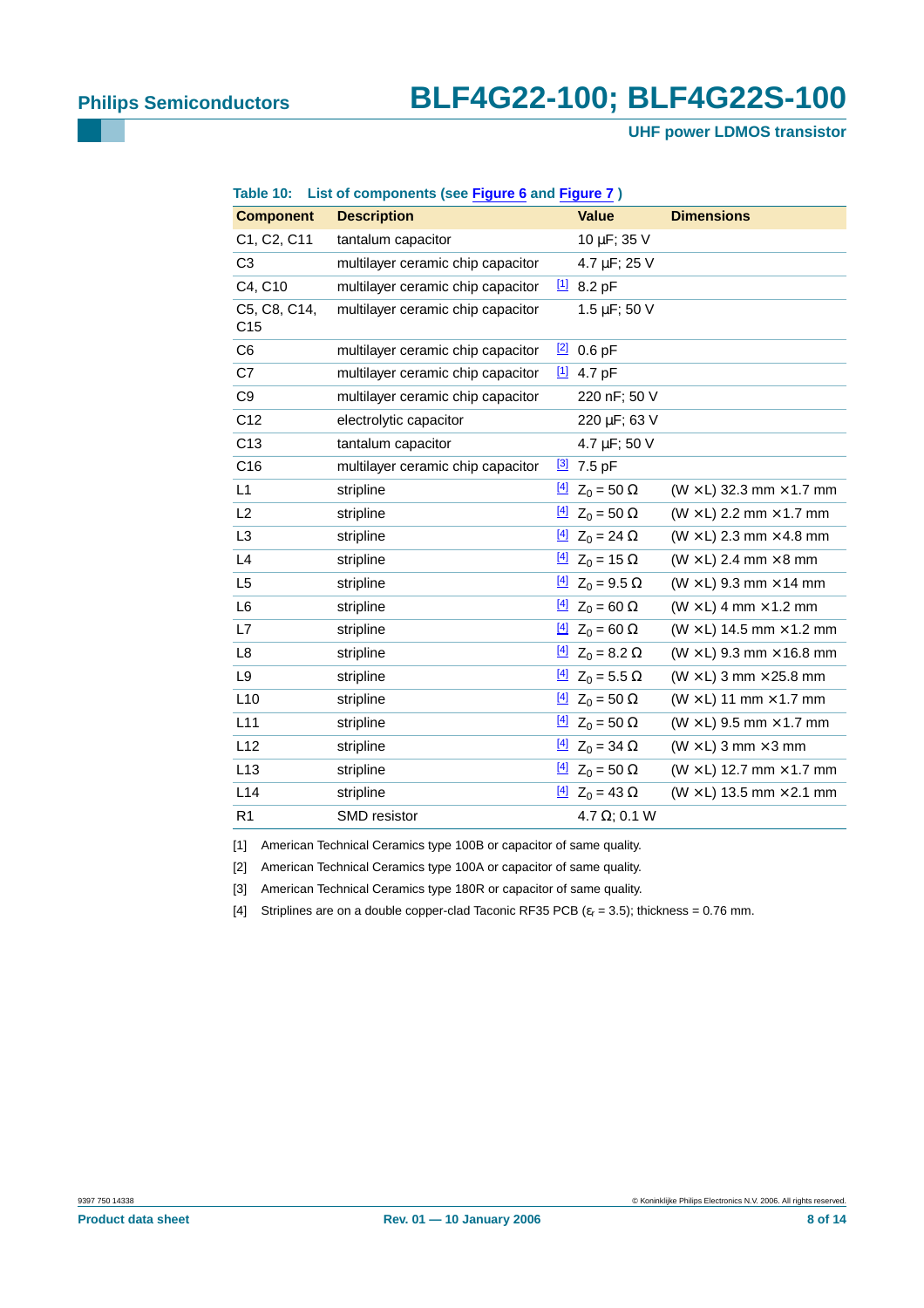**UHF power LDMOS transistor**

## <span id="page-8-0"></span>**9. Package outline**



9397 750 14338 © Koninklijke Philips Electronics N.V. 2006. All rights reserved. **Fig 8. Package outline SOT502A**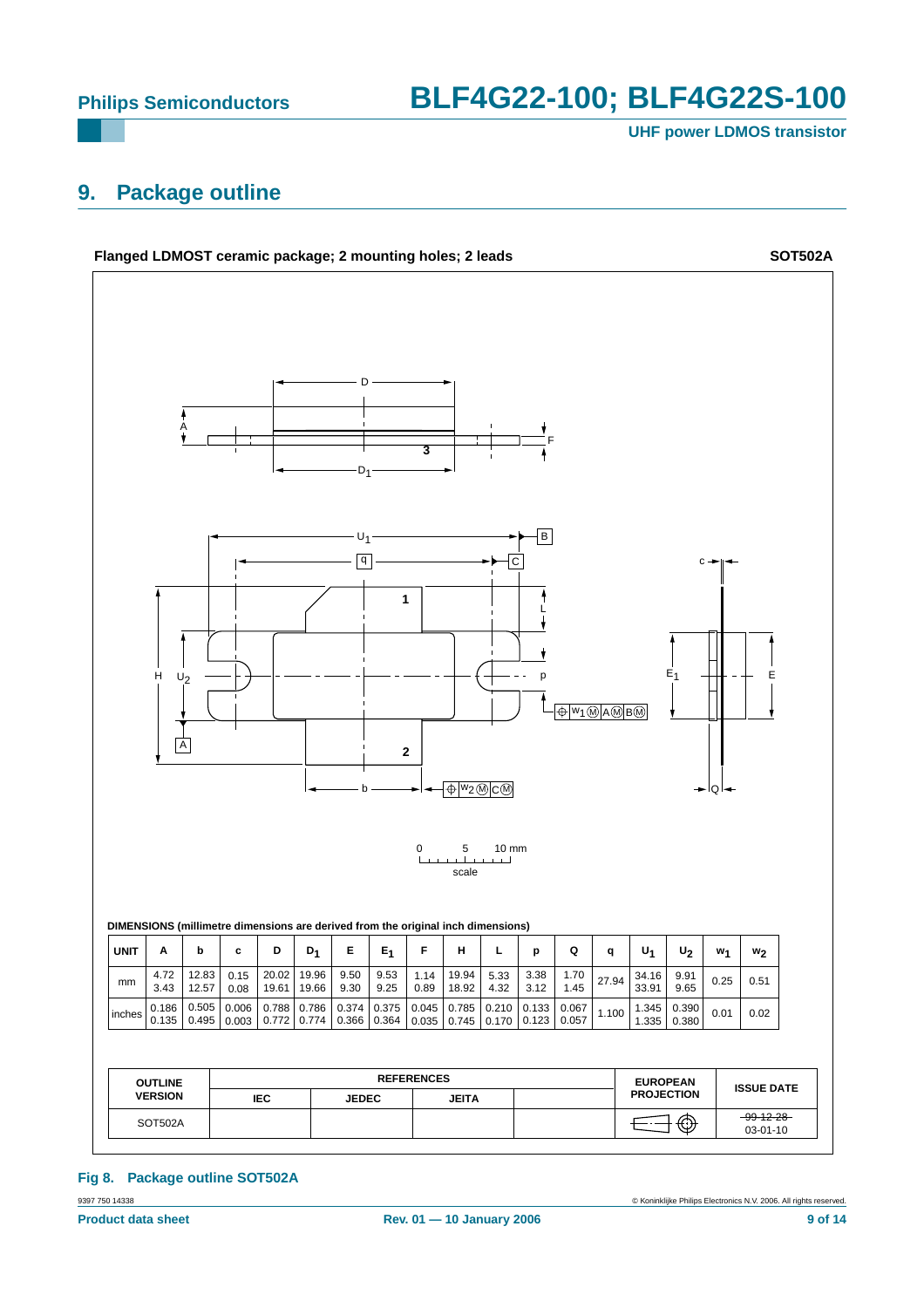**UHF power LDMOS transistor**



**Fig 9. Package outline SOT502B**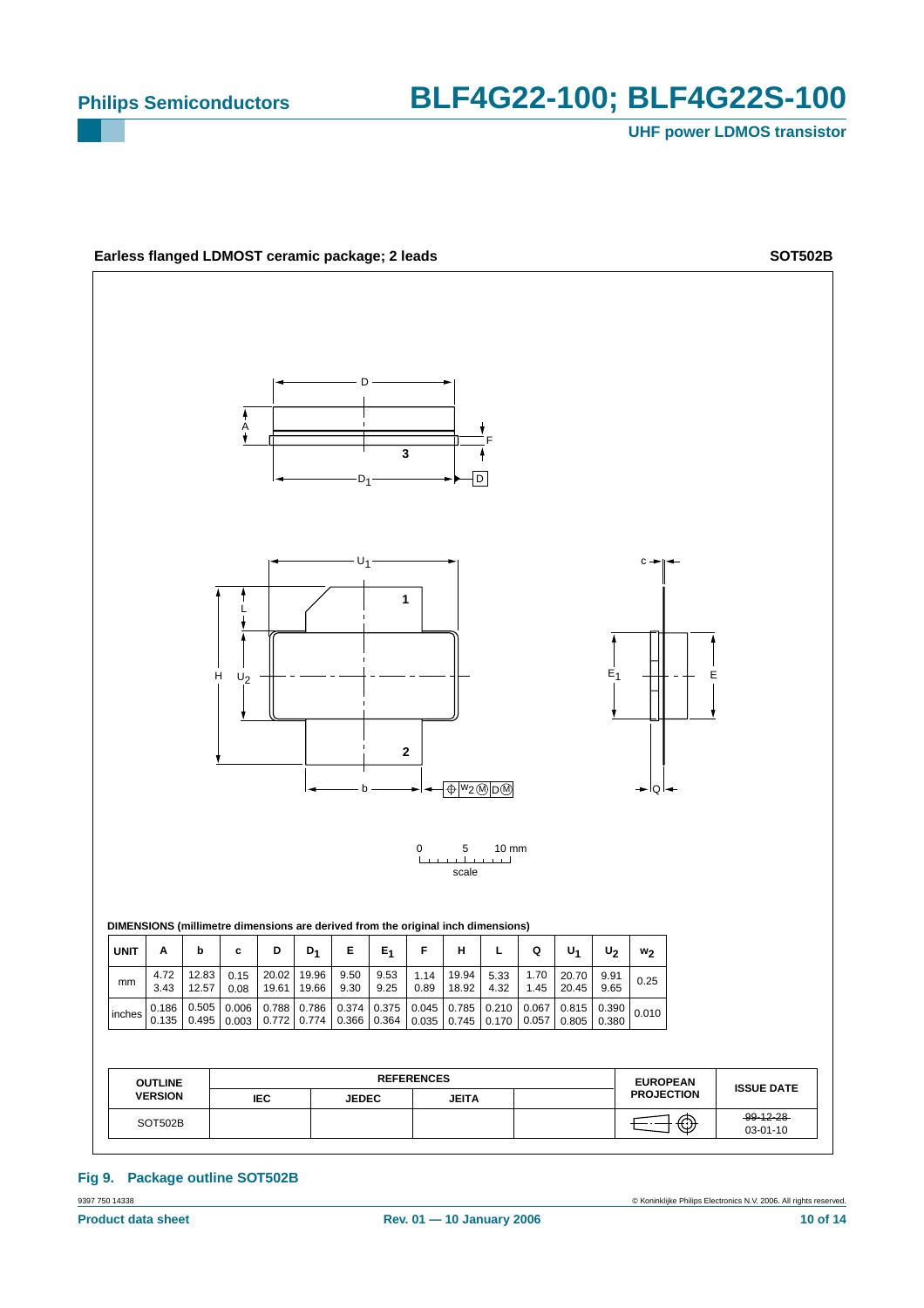**UHF power LDMOS transistor**

## <span id="page-10-0"></span>**10. Abbreviations**

|                | <b>Table 11: Abbreviations</b>                        |
|----------------|-------------------------------------------------------|
| <b>Acronym</b> | <b>Description</b>                                    |
| 3GPP           | <b>Third Generation Partnership Project</b>           |
| <b>CW</b>      | Continuous Wave                                       |
| <b>CCDF</b>    | <b>Complementary Cumulative Distribution Function</b> |
| <b>DPCH</b>    | Dedicated Physical Channels                           |
| $I_{Dq}$       | quiescent drain current                               |
| <b>LDMOS</b>   | Laterally Diffused Metal Oxide Semiconductor          |
| <b>PAR</b>     | Peak-to-Average Ratio                                 |
| <b>PEP</b>     | Peak Envelope Power                                   |
| <b>RF</b>      | Radio Frequency                                       |
| TM1            | Test Model 1                                          |
| <b>VSWR</b>    | Voltage Standing Wave Ratio                           |
| W-CDMA         | <b>Wideband Code Division Multiple Access</b>         |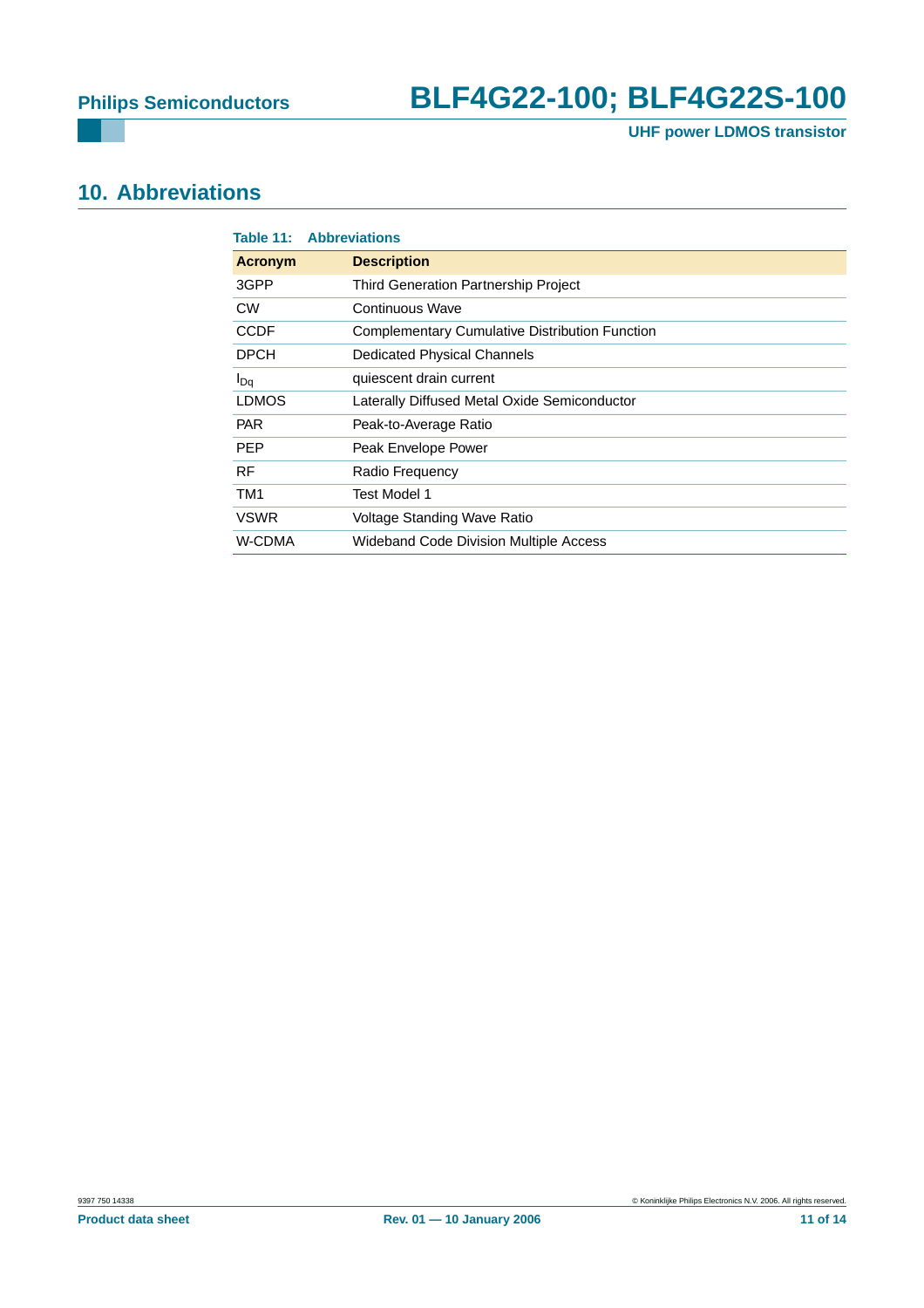**UHF power LDMOS transistor**

## <span id="page-11-0"></span>**11. Revision history**

| Table 12: Revision history |  |
|----------------------------|--|
|                            |  |

| Document <b>ID</b>                     | Release date Data sheet status | Change notice Doc. number |                  | <b>Supersedes</b> |
|----------------------------------------|--------------------------------|---------------------------|------------------|-------------------|
| BLF4G22-100 4G22 20060110<br>$S-100$ 1 | Product data sheet             | $\sim$                    | 9397 750 14338 - |                   |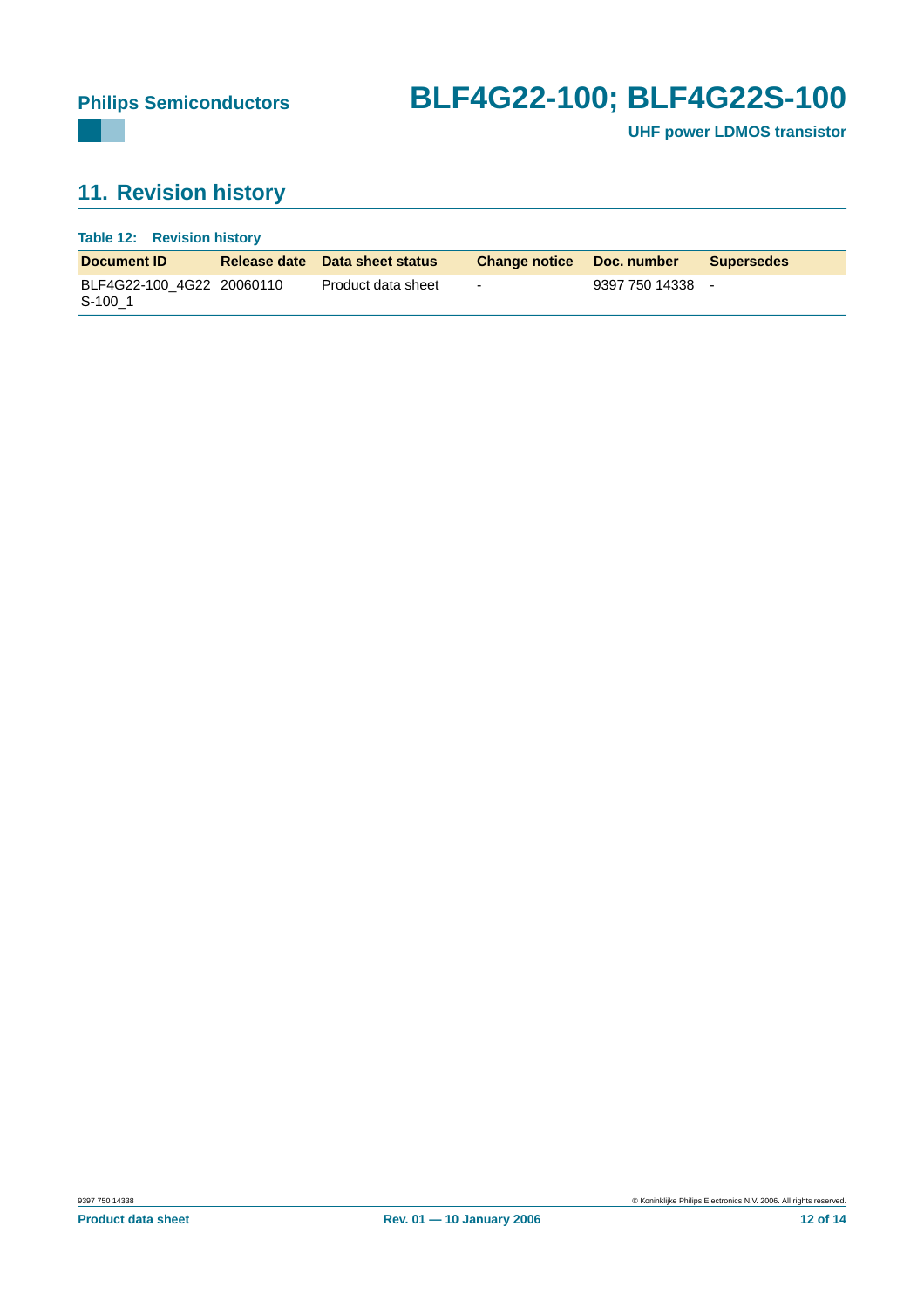## <span id="page-12-0"></span>**12. Data sheet status**

| Level | Data sheet status <sup>[1]</sup> | Product status <sup>[2][3]</sup> | <b>Definition</b>                                                                                                                                                                                                                                                                                    |
|-------|----------------------------------|----------------------------------|------------------------------------------------------------------------------------------------------------------------------------------------------------------------------------------------------------------------------------------------------------------------------------------------------|
|       | Objective data                   | Development                      | This data sheet contains data from the objective specification for product development. Philips<br>Semiconductors reserves the right to change the specification in any manner without notice.                                                                                                       |
| Ш     | Preliminary data                 | Qualification                    | This data sheet contains data from the preliminary specification. Supplementary data will be published<br>at a later date. Philips Semiconductors reserves the right to change the specification without notice, in<br>order to improve the design and supply the best possible product.             |
| Ш     | Product data                     | Production                       | This data sheet contains data from the product specification. Philips Semiconductors reserves the<br>right to make changes at any time in order to improve the design, manufacturing and supply. Relevant<br>changes will be communicated via a Customer Product/Process Change Notification (CPCN). |

[1] Please consult the most recently issued data sheet before initiating or completing a design.

[2] The product status of the device(s) described in this data sheet may have changed since this data sheet was published. The latest information is available on the Internet at URL http://www.semiconductors.philips.com.

For data sheets describing multiple type numbers, the highest-level product status determines the data sheet status.

## <span id="page-12-1"></span>**13. Definitions**

**Short-form specification —** The data in a short-form specification is extracted from a full data sheet with the same type number and title. For detailed information see the relevant data sheet or data handbook.

**Limiting values definition —** Limiting values given are in accordance with the Absolute Maximum Rating System (IEC 60134). Stress above one or more of the limiting values may cause permanent damage to the device. These are stress ratings only and operation of the device at these or at any other conditions above those given in the Characteristics sections of the specification is not implied. Exposure to limiting values for extended periods may affect device reliability.

**Application information —** Applications that are described herein for any of these products are for illustrative purposes only. Philips Semiconductors makes no representation or warranty that such applications will be suitable for the specified use without further testing or modification.

## <span id="page-12-2"></span>**14. Disclaimers**

**Life support —** These products are not designed for use in life support appliances, devices, or systems where malfunction of these products can reasonably be expected to result in personal injury. Philips Semiconductors

## <span id="page-12-4"></span>**16. Contact information**

customers using or selling these products for use in such applications do so at their own risk and agree to fully indemnify Philips Semiconductors for any damages resulting from such application.

**Right to make changes —** Philips Semiconductors reserves the right to make changes in the products - including circuits, standard cells, and/or software - described or contained herein in order to improve design and/or performance. When the product is in full production (status 'Production'), relevant changes will be communicated via a Customer Product/Process Change Notification (CPCN). Philips Semiconductors assumes no responsibility or liability for the use of any of these products, conveys no license or title under any patent, copyright, or mask work right to these products, and makes no representations or warranties that these products are free from patent, copyright, or mask work right infringement, unless otherwise specified.

### <span id="page-12-3"></span>**15. Trademarks**

**Notice —** All referenced brands, product names, service names and trademarks are the property of their respective owners.

For additional information, please visit: **http://www.semiconductors.philips.com** For sales office addresses, send an email to: **sales.addresses@www.semiconductors.philips.com**